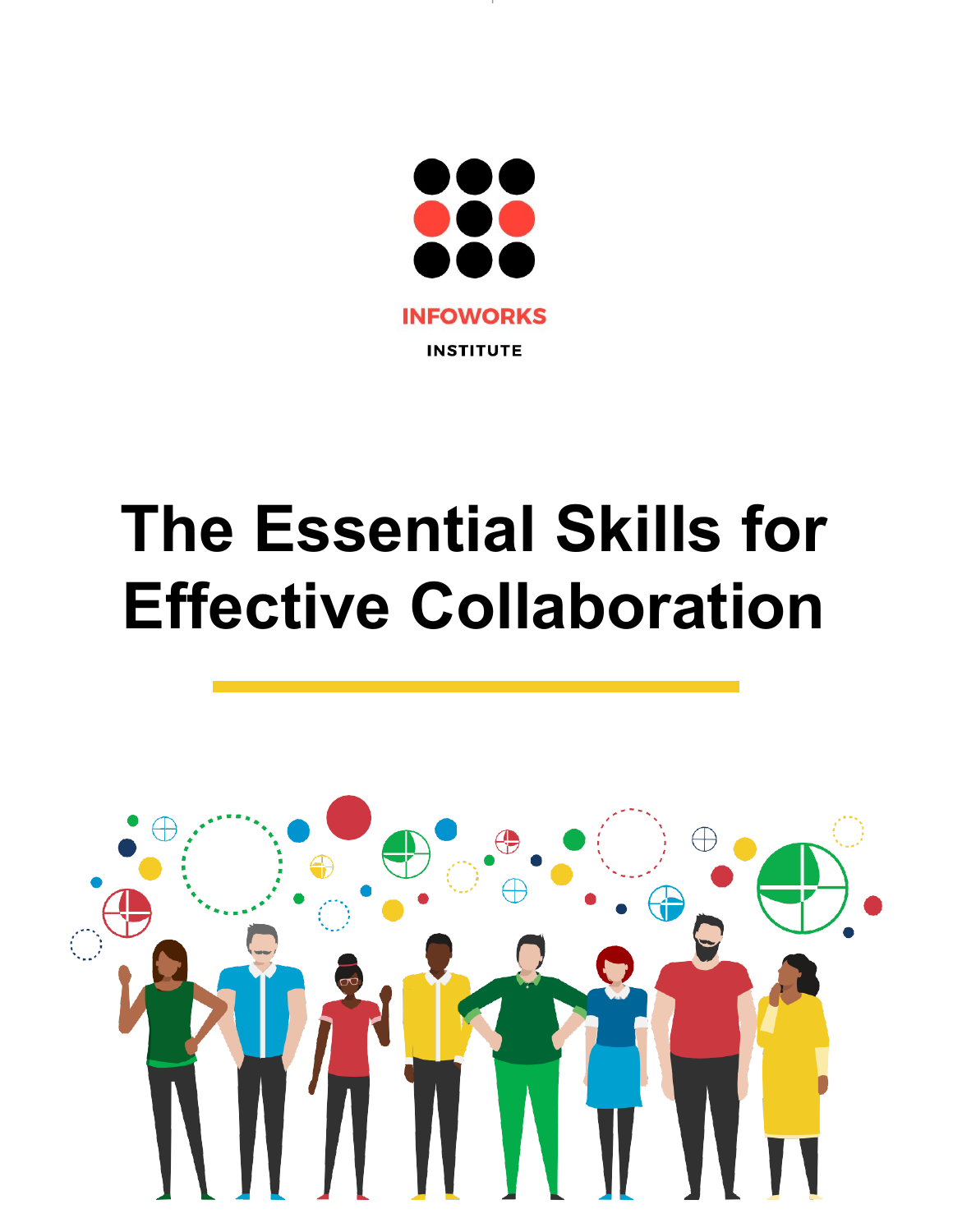### **The Experience Begins with Everything DiSC Workplace® on Catalyst ™**



## **CULTURE MATTERS.**

Amid the uncertainty and challenges of today, organizational culture cannot be an afterthought. It must be focused on—intentionally and continually—to ensure recovery and results. **So, how do you enhance your workforce's ability to engage, collaborate, and adapt in this volatile and uncertain reality?** It might seem impossible to know where or how to begin—but we can help.



**Everything DiSC Workplace®on Catalyst™**  takes the best- selling Everything DiSC Workplace® experience to the next level. Designed

to engage everyone in building more effective relationships at work, Workplace on Catalyst helpspeople adapt to others in real-time, unlocking engagement and inspiring more effective collaboration. **Build a better workplace today.**

**By combining DiSC® with instructor-led training and a powerful learning platform. Learners will:**

- Understand what effective collaboration is
- Discover their DiSC<sup>®</sup> style
- Deepen understanding of self and others
- Form better relationships with others
- Access real-time tips for more effectiveinteractions with their colleagues
- Build the foundation for collaboration and teamwork.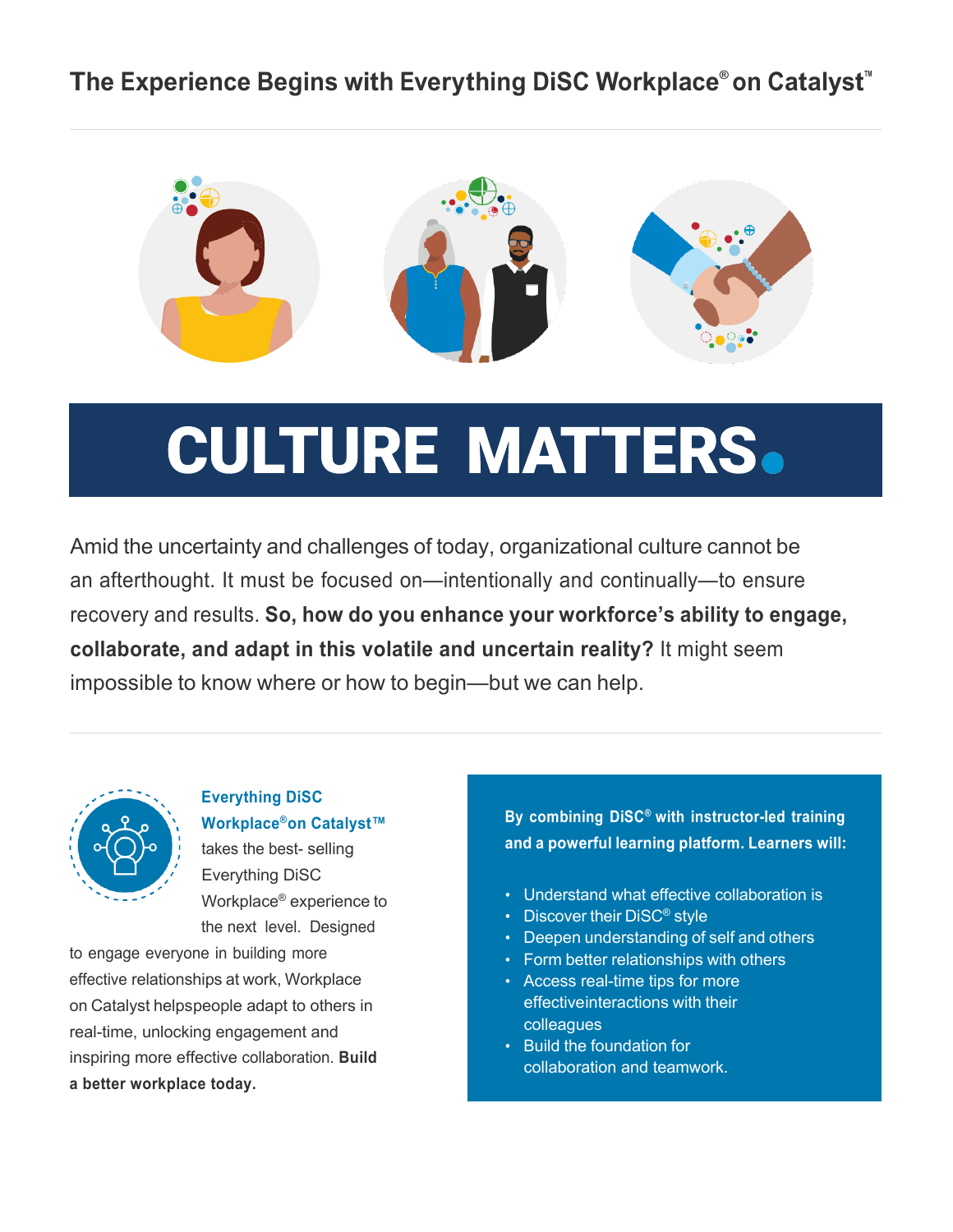## **TRANSFORMATIONAL LEARNING. PROVEN IMPACT.**



Everything DiSC® on Catalyst™ offers a highly adaptive, human-centered solution that transforms your typical day-long training event into an ongoing development process—that works. The result is a more engaged, collaborative workforce that has an immediate and lasting impact on your organization's performance and culture.





#### **The Everything DiSC Assessment**

- Powered and proven by 40+ years of research
- Uses computer-adaptive testing and sophisticated algorithms for precise results that reveal each learner's unique DiSC® style
- Provides the foundation for a personalized learning experience

#### **The Catalyst™ Platform**

- Delivers the results of the Everything DiSC assessment in a guided, narrative-style format
- Allows learners to go deeper into their DiSC style and compare with colleagues' styles to develop social and emotional skills
- Provides access to each learner's personalized DiSC application content including the downloadable Your DiSC Profile report.



#### **Live Facilitation by Certified Trainer**

- Brings the learner's DiSC results to life in an instructor-led experience that engages and educates.
- Facilitates Interactively and practically with peers to increase the effectiveness and knowledge retention.
- Coaches individual learner on the spot.